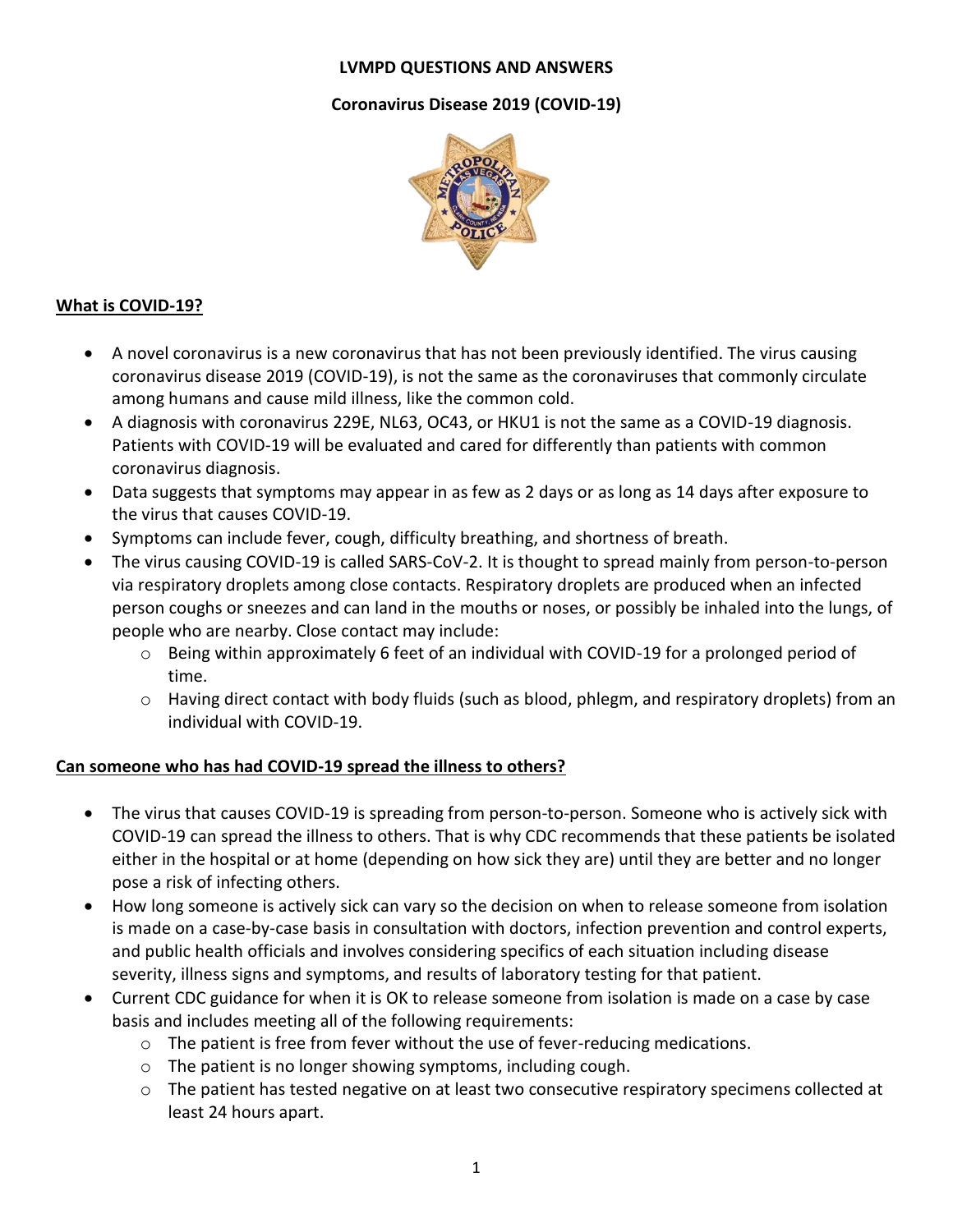o Someone who has been released from isolation is not considered to pose a risk of infection to others.

## **What steps can I take to prevent the spread of the illness?**

- Clean your hands often:
	- o Wash your hands often with soap and water for at least 20 seconds especially after you have been in a public place, or after blowing your nose, coughing, or sneezing.
	- o If soap and water are not readily available, use a hand sanitizer that contains at least 60% alcohol. Cover all surfaces of your hands and rub them together until they feel dry.
	- o Avoid touching your eyes, nose, and mouth with unwashed hands.
- Avoid close contact:
	- o Avoid close contact with people who are sick
	- o Put distance between yourself and other people if COVID-19 is spreading in your community. This is especially important for [people who are at higher risk of getting very sick.](https://www.cdc.gov/coronavirus/2019-ncov/specific-groups/high-risk-complications.html)
- Stay home if you're sick:
	- o Stay home if you are sick, except to get medical care. Learn [what to do if you are sick.](https://www.cdc.gov/coronavirus/2019-ncov/about/steps-when-sick.html)
- Cover coughs and sneezes:
	- o Cover your mouth and nose with a tissue when you cough or sneeze or use the inside of your elbow.
	- o Throw used tissues in the trash.
	- $\circ$  Immediately wash your hands with soap and water for at least 20 seconds. If soap and water are not readily available, clean your hands with a hand sanitizer that contains at least 60% alcohol.
- Wear a facemask if you are sick:
	- $\circ$  If you are sick: You should wear a facemask when you are around other people (e.g., sharing a room or vehicle) and before you enter a healthcare provider's office. If you are not able to wear a facemask (for example, because it causes trouble breathing), then you should do your best to cover your coughs and sneezes, and people who are caring for you should wear a facemask if they enter your room[. Learn what to do if you are sick.](https://www.cdc.gov/coronavirus/2019-ncov/about/steps-when-sick.html)
	- o If you are NOT sick: You do not need to wear a facemask unless you have to come in contact with a positive case of COVID-19.
- Clean and disinfect
	- $\circ$  Clean AND disinfect [frequently touched surfaces](https://www.cdc.gov/coronavirus/2019-ncov/community/home/cleaning-disinfection.html) daily. This includes tables, doorknobs, light switches, countertops, handles, desks, phones, keyboards, toilets, faucets, and sinks.
	- o If surfaces are dirty, clean them: Use detergent or soap and water prior to disinfection.

# **What are the Law Enforcement guidelines as outlined by the CDC and LVMPD?**

- Practice proper hand hygiene:
	- o Wash your hands with soap and water for at least 20 seconds
	- o If soap and water are not readily available and illicit drugs are NOT suspected to be present, use an alcohol-based hand sanitizer with at least 60% alcohol
	- o Do not touch your face, eyes, nose or mouth with unwashed hands
	- o Place a surgical mask on an individual you believe to have COVID-19 to prevent exposure
- Have a trained Emergency Medical Service/Emergency Medical Technician (EMS/EMT) assess and transport anyone you think might have COVID-19 to a healthcare facility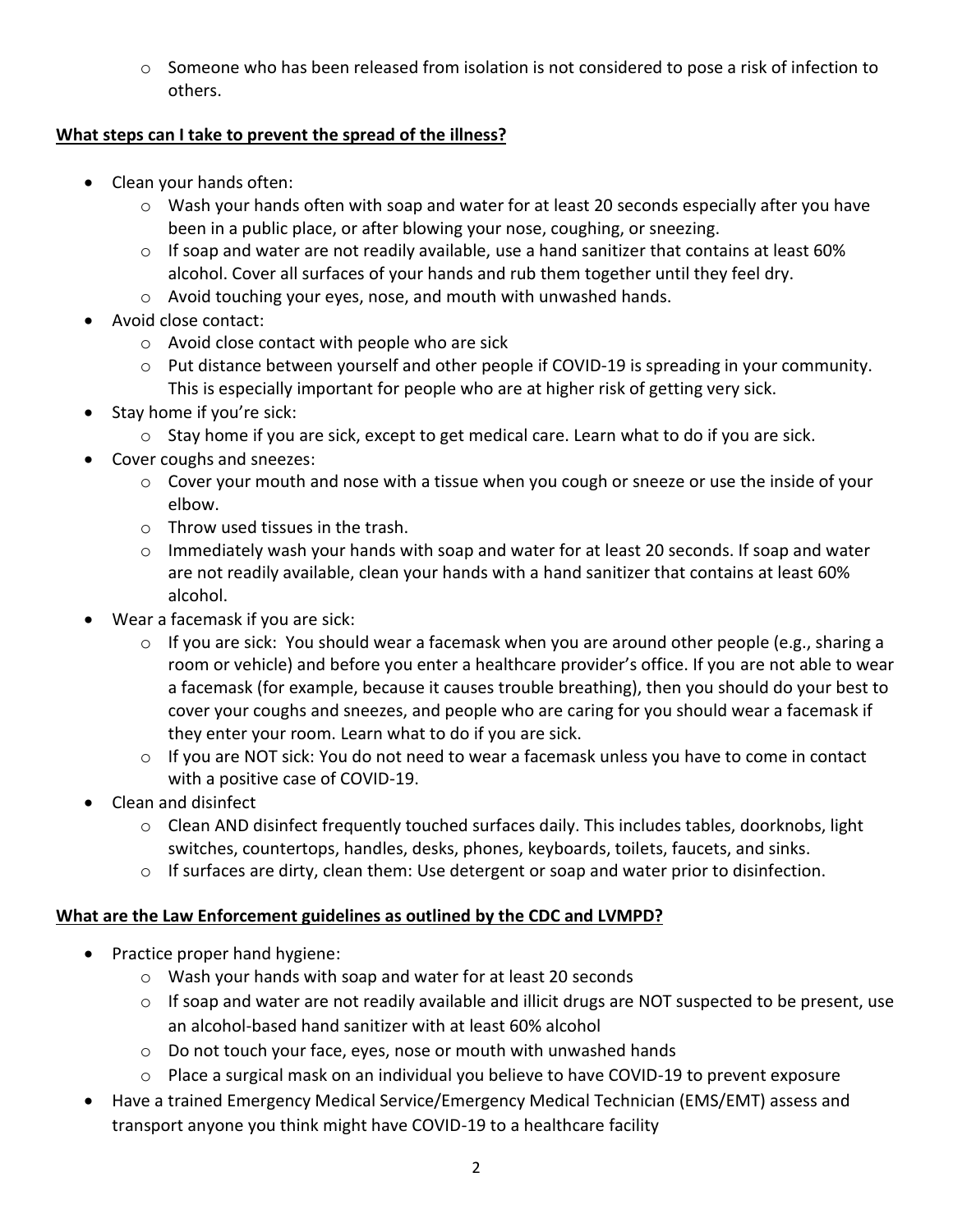- Ensure only trained personnel wearing appropriate personal protective equipment (PPE) have contact with individuals who have or may have COVID-19:
	- o Please refer to 5/110.10 for *Occupational Exposure to Blood or Other Potentially Infectious Materials.*
	- o Please refer to 5/110.04 for *Reporting Workplace Health/Safety Concerns.*
	- o Please refer to 5/110.14 for *Reporting On-Duty Injury, Job-Related Illness, and Occupational Exposure to Communicable Diseases.*
- If close contact occurs during apprehension of a suspected COVID-19 patient:
	- $\circ$  Clean and disinfect duty belt and gear prior to reuse using a household cleaning spray or wipe.
	- $\circ$  Follow standard operating procedures for the containment and disposal of used PPE.
	- o Follow standard operating procedures for containing and laundering clothes.
	- o Avoid shaking the clothes.
	- o Report this information to your immediate supervisor.

## **If I am exposed am I covered under** *Workers'* **Compensation?**

• All *workers'* compensation claims will be coordinated through Health and Safety within the established policy. Regular vacation, sick and bonus can be utilized. If this is found to be an approved claim, you will be reimbursed at a later date.

## **What if I am currently exhibiting flu-like symptoms?**

• Follow appropriate procedures by reporting information to your direct supervisor for sick leave usage, and stay home. Seek additional medical care if need be. Follow necessary medical advice from a licensed professional. Clean and disinfect frequently touched objects and surfaces. Avoid close contact with others.

## **If I am exposed how can I get tested?**

• All requests for testing will be sent through Health and Safety *(HealthandSafety@LVMPD.COM)*.

## **I don't want to come to work because I am fearful of catching COVID-19, what are my options?**

• Healthy employees afraid of catching COVID-19 can check with their supervisor to request leave time from work. In times of high absenteeism or due to operational need, however, leave requests may be denied and employees may be required to report to work. Employees are encouraged to manage their leave time requests to ensure they do not deplete all their time.

## **What if my age or underlying health conditions place me at higher risk for complications from COVID-19?**

• Employees at higher risk for complications from COVID-19 are encouraged to contact their health care provider at the first signs of illness for advice. Employees at higher risk for complications from COVID-19 may discuss other work options if their bureau commander approves of it. You should contact Health and Safety to confidentially discuss leave or ADA accommodation options.

## **What should employees do who return from high risk areas or are exposed to COVID-19?**

• Employees traveling to or from a Level 3 area (as designated by the CDC) or who have a reasonable basis to believe that they may have been exposed to COVID-19 (e.g., a person was in contact with an individual who was diagnosed with COVID-19), must contact their bureau commander to discuss